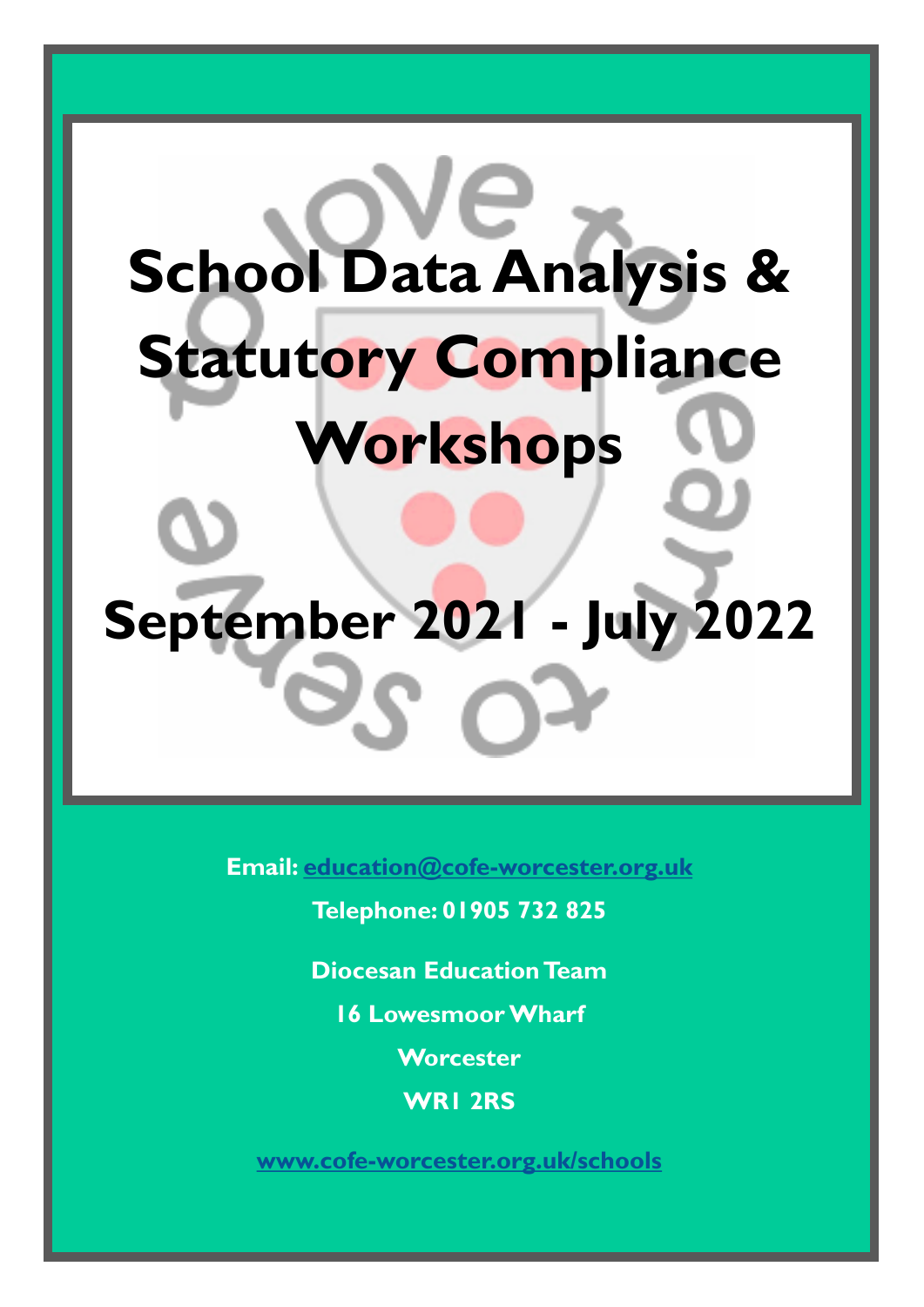## **Foreword from the Diocesan Director of Education (DDE)**

I am delighted to introduce you to our new School Data Analysis & Statutory Compliance Workshops. These have been designed to ensure schools receive the support they need to analyse their data and review their websites and statutory policies.

We believe that working collaboratively with our Diocesan Education Team will enable your school to benefit from:

- support that is implemented *with you,* not to you
- continued access to experienced education professionals.

Schools can purchase up to two guaranteed places on the full suite of workshops, or stand-alone places for the costs outlined below. VAT will be charged at the standard rate.

| <b>Options</b> |                                              | Cost |
|----------------|----------------------------------------------|------|
| Suite          | Two guaranteed places on all three workshops | £200 |
| <b>Suite</b>   | One guaranteed place on all three workshops  | £150 |
| Stand-alone    | Two places on one workshop                   | £100 |
| Stand-alone    | One place on one workshop                    | £60  |

Please note, schools who have purchased the suite need not attend all three workshops in the same term.

If you have any further questions, please contact Laura Farmer on 01905 732825 and she will be delighted to discuss your requirements in greater detail.



**Tim Reid Diocesan Director of Education (DDE)**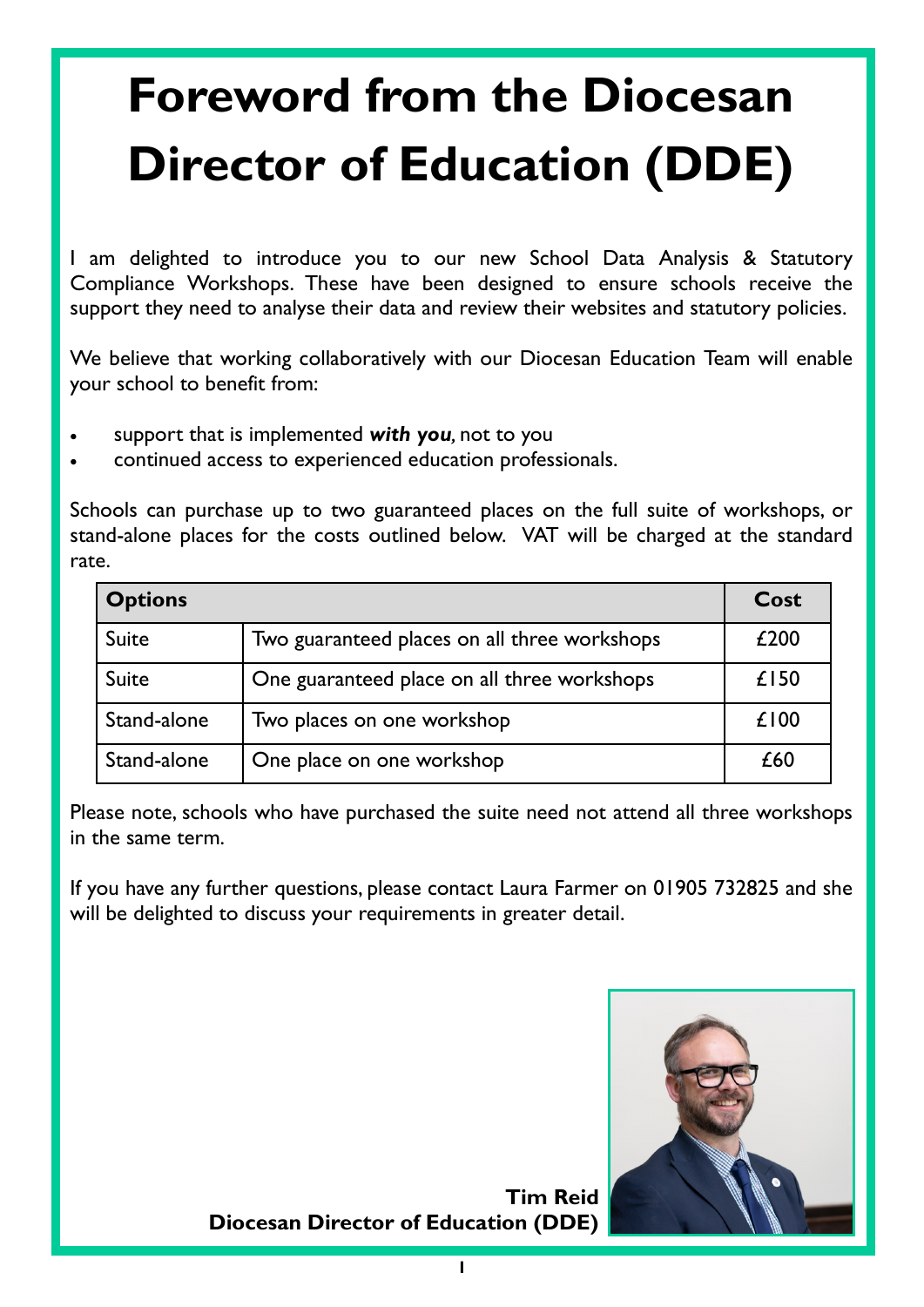### **School Data Analysis & Statutory Compliance Workshops**

The following twilight workshops will be available for staff and governors once per term at the Lowesmoor Diocesan Office:

#### **Statutory Website Compliance Check**

All schools are legally required to publish certain information on their website. Through joining our Statutory Website Compliance Check workshop schools will be able to identify which policies, documents and information they must publish online and what specific information they should contain in order to be compliant with DfE regulations. The workshop content is updated regularly to reflect any changes made by the DfE regarding what should be published on the school's website.

#### **Statutory Policy Audit**

This workshop supports schools to ensure they have all statutory policies in place using the requirements outlined in the DfE's 'Statutory Policies for Schools' guidance. As part of the workshop schools will receive a list of necessary statutory policies and documents, notes about who should sign them off, when they must be reviewed and the aspects that need to be adhered to within them. Delegates will be invited to RAG rate their own audit to highlight any necessary action required. Templates for statutory policies and documents within the DfE guidance will be provided for adaption.

#### **Statutory Data Analysis**

This workshop will help staff and governors increase both their familiarity with Analyse School Performance (ASP) and their ability to analyse statutory school data using the Inspection Data Summary Report (IDSR) and the School Performance Summary Report. During this session, delegates will explore: the changing contextual information of the school and the performance-related data contained within the reports. We will also look at specific progress and attainment trends over a three-year period. Please be aware that due to Covid-19, currently, the IDSR still relates to 2019 data; however, the contextual data has been updated in-line with the 2020 census returns.

| Workshop                                  | <b>Date</b>                             | <b>Time</b> |
|-------------------------------------------|-----------------------------------------|-------------|
| <b>Statutory Website Compliance Check</b> | Tuesday 2nd November 2021               | $6pm - 8pm$ |
| <b>Statutory Policy Audit</b>             | Thursday 18th November 2021   6pm - 8pm |             |
| <b>Statutory Data Analysis</b>            | Tuesday 30th November 2021              | $6pm - 8pm$ |

| Workshop                                  | Date                        | <b>Time</b> |
|-------------------------------------------|-----------------------------|-------------|
| <b>Statutory Website Compliance Check</b> | Thursday 10th February 2022 | $6pm - 8pm$ |
| <b>Statutory Policy Audit</b>             | Tuesday 1st March 2022      | $6pm - 8pm$ |
| <b>Statutory Data Analysis</b>            | Tuesday 15th March 2022     | $6pm - 8pm$ |

| Workshop                                  | Date                     | <b>Time</b> |
|-------------------------------------------|--------------------------|-------------|
| <b>Statutory Website Compliance Check</b> | Tuesday 3rd May 2022     | $6pm - 8pm$ |
| <b>Statutory Policy Audit</b>             | Tuesday 7th June 2022    | $6pm - 8pm$ |
| <b>Statutory Data Analysis</b>            | Tuesday 21st June 2022   | $6pm - 8pm$ |
|                                           | <b>NOVE</b> <sub>R</sub> |             |